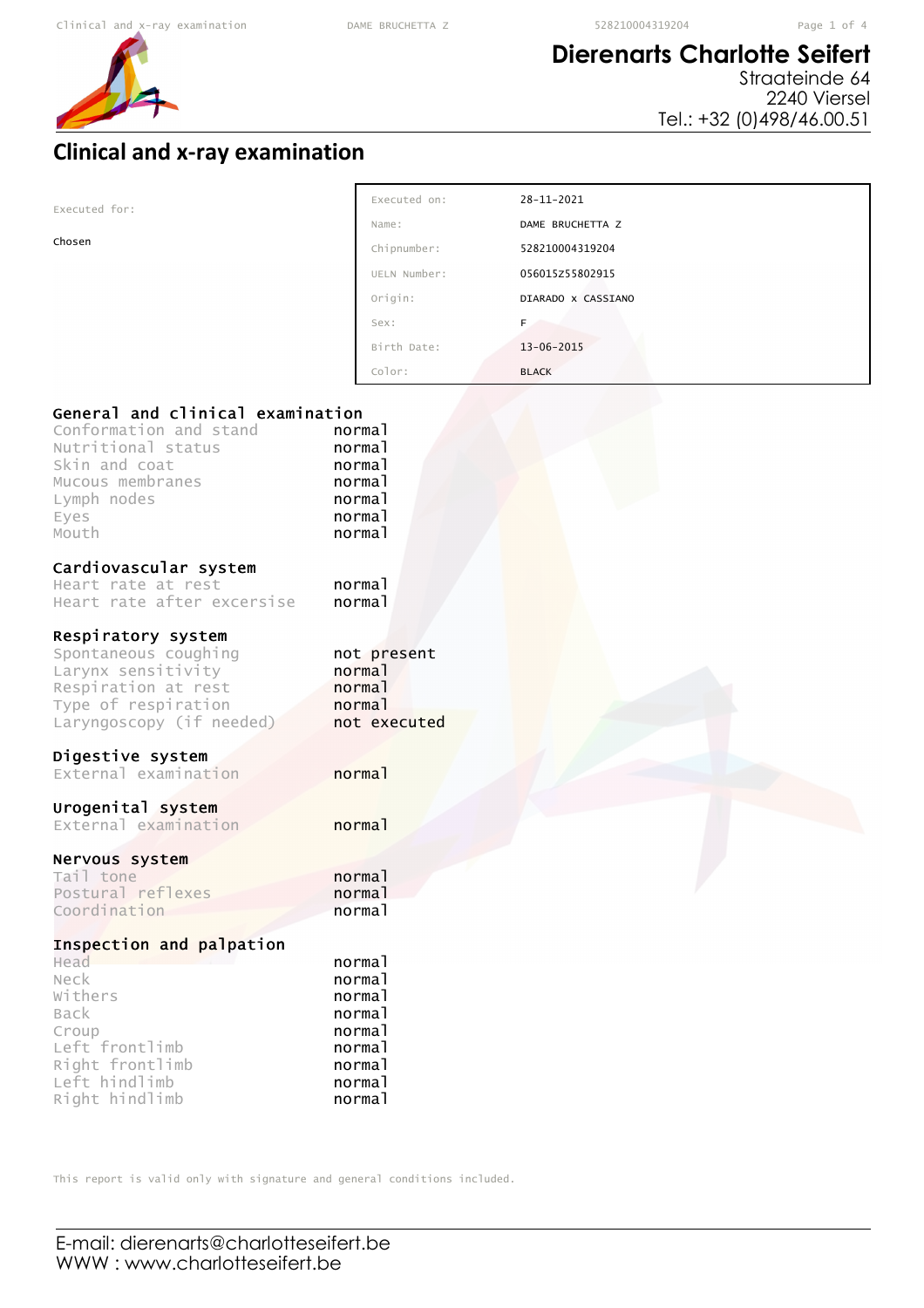# **Dierenarts Charlotte Seifert**



| Hoof percussion<br>normal<br>Hoof inspection<br>normal<br>Size and shape<br>normal                                                                                                                                                                                                        |  |
|-------------------------------------------------------------------------------------------------------------------------------------------------------------------------------------------------------------------------------------------------------------------------------------------|--|
| Gait<br>walking on hard surface<br>Straight line<br>normal<br>Small circle left<br>normal<br>Small circle right<br>normal                                                                                                                                                                 |  |
| Trotting on hard surface<br>Straight line<br>normal<br>Small circle left<br>normal<br>Small circle right<br>normal                                                                                                                                                                        |  |
| Trotting on soft surface                                                                                                                                                                                                                                                                  |  |
| Small circle left<br>normal<br>Small circle right<br>normal                                                                                                                                                                                                                               |  |
| Cantering on soft surface<br>Small circle left<br>normal<br>Small circle right<br>normal                                                                                                                                                                                                  |  |
| Flexion tests<br>LF: forced flexion:<br>not sensitive<br>Trotting away: not lame<br>RF: forced flexion:<br>not sensitive<br>Trotting away: not lame<br>LH: forced flexion:<br>not sensitive<br>Trotting away: not lame<br>RH: forced flexion:<br>not sensitive<br>Trotting away: not lame |  |
| Spavin tests                                                                                                                                                                                                                                                                              |  |
| LH: forced flexion:<br>not sensitive<br>Trotting away: not lame<br>RH: forced flexion:<br>not sensitive<br>Trotting away: not lame                                                                                                                                                        |  |
| Inspection of stifle:<br>Normal                                                                                                                                                                                                                                                           |  |

During the examination there were no indications of vices. After the examination blood samples were taken for investigation of banned substances.

### Conclusion (X Yes O No):

#### Clinical examination:

x No abnormal findings O Abnormal findings (see examination protocol)

#### Radiological Findings:

- O Good
- X Satisfactory O Moderate
- O Unsatisfactory

x Acceptable o Increased risk

o Not acceptable

#### The horse receives a normal medical risk as a sport horse.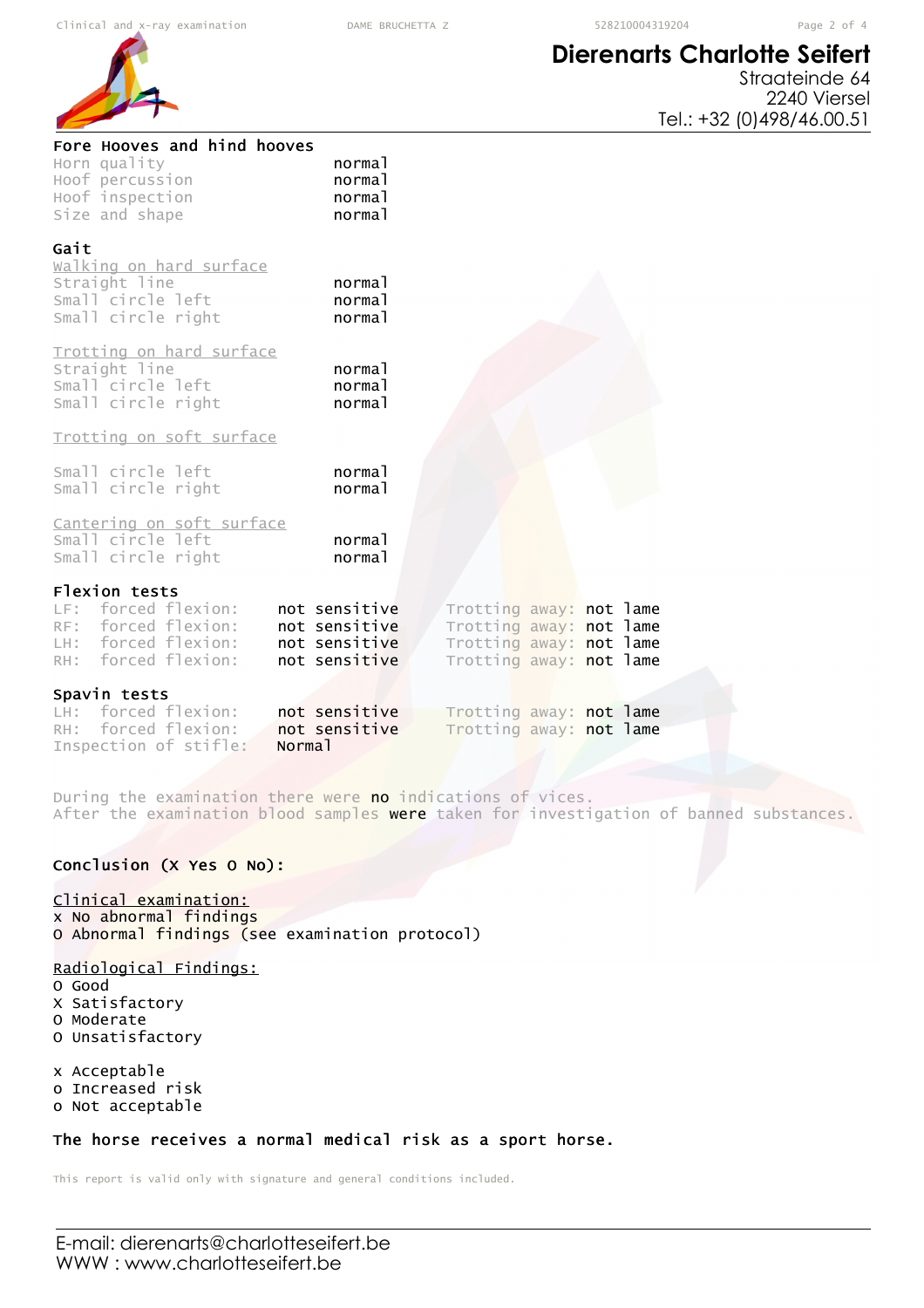# **Dierenarts Charlotte Seifert**

Straateinde 64 2240 Viersel Tel.: +32 (0)498/46.00.51



Other findings and remarks: no